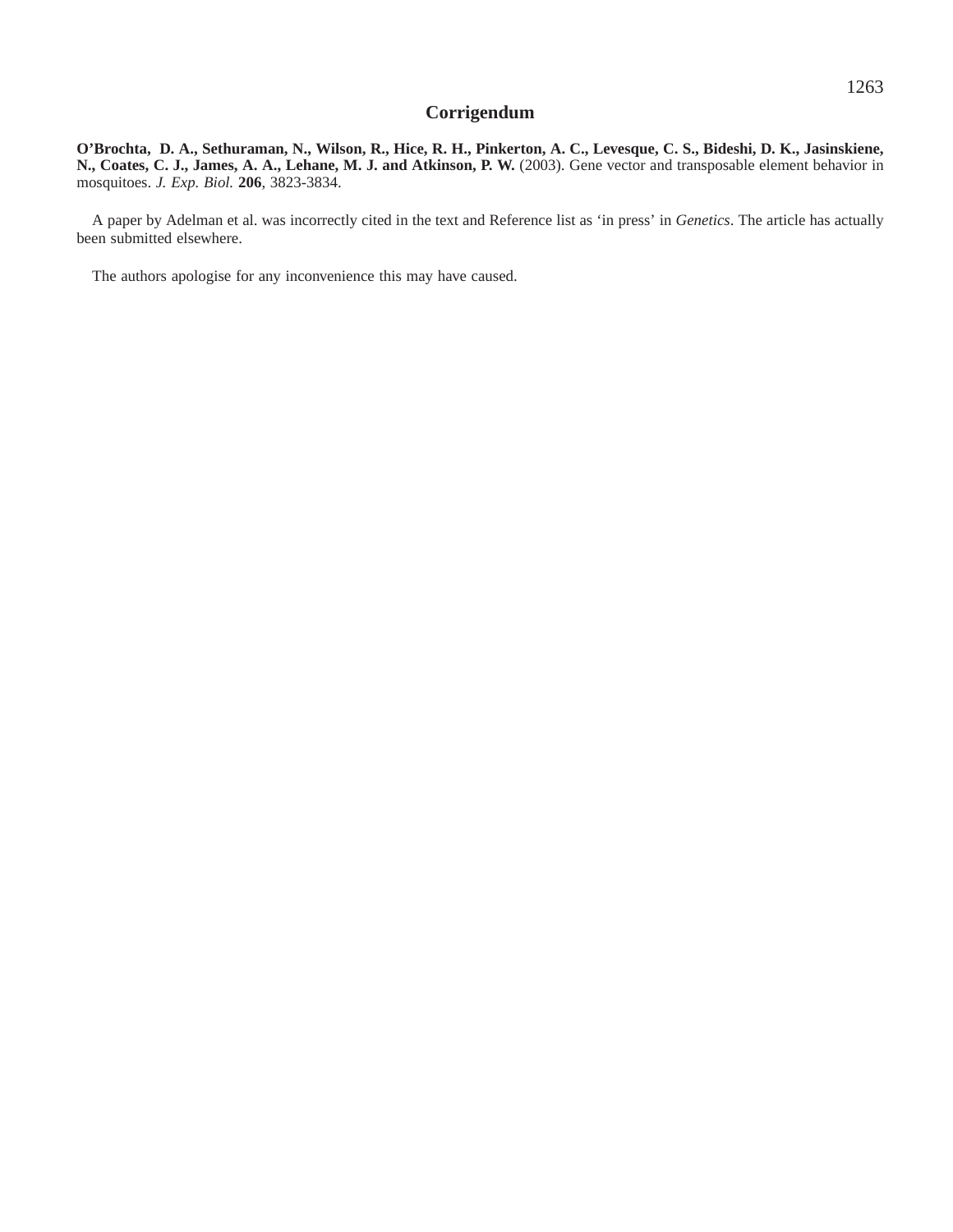# **Review**

# **Gene vector and transposable element behavior in mosquitoes**

David A. O'Brochta<sup>1,\*</sup>, Nagaraja Sethuraman<sup>1</sup>, Raymond Wilson<sup>2,†</sup>, Robert H. Hice<sup>3</sup>, Alexandra C. Pinkerton<sup>3,‡</sup>, Cynthia S. Levesque<sup>3</sup>, Dennis K. Bideshi<sup>3</sup>, Nijole Jasinskiene<sup>4</sup>, Craig J. Coates<sup>5</sup>, Anthony A. James<sup>4</sup>, Michael J. Lehane<sup>2</sup> and Peter W. Atkinson<sup>3</sup>

<sup>1</sup>*Center for Biosystems Research, University of Maryland Biotechnology Institute, College Park, MD 20742-4450, USA,* <sup>2</sup>*School of Biological Sciences, University of Wales, Bangor, Gwynedd LL57 2UW, UK,* <sup>3</sup>*Department of*

*Entomology, University of California, Riverside, CA 92521, USA,* 4*Department of Molecular Biology and*

*Biochemistry, University of California, Irvine, CA 92697, USA* and 5*Department of Entomology, Texas A&M*

*University, College Station, TX 77843-2475, USA*

\*Author for correspondence (obrochta@umbi.umd.edu)

†Present address: Division of Biochemistry, School of Biological Sciences, University of Manchester, Oxford Road, Manchester M13 9PT, UK ‡Present address: Lion Bioscience Inc., 9880 Campus Point Drive, San Diego, CA 92121, USA

*Accepted 18 July 2003*

#### **Summary**

**The development of efficient germ-line transformation technologies for mosquitoes has increased the ability of entomologists to find, isolate and analyze genes. The utility of the currently available systems will be determined by a number of factors including the behavior of the gene vectors during the initial integration event and their behavior after chromosomal integration. Post-integration behavior will determine whether the transposable elements being employed currently as primary gene vectors will be useful as gene-tagging and enhancertrapping agents. The post-integration behavior of existing insect vectors has not been extensively examined.** *Mos1* **is useful as a primary germ-line transformation vector in insects but is inefficiently remobilized in** *Drosophila melanogaster* **and** *Aedes aegypti***.** *Hermes* **transforms** *D***.** *melanogaster* **efficiently and can be remobilized in this species. This element is also useful for creating transgenic**

## **Introduction**

Creating the technology to produce transgenic insects has been a goal of insect molecular geneticists for years because of the great need to have effective tools to find, isolate and analyze insect genes and to genetically modify insects for the purposes of insect control. Currently, there are at least four gene-vector systems derived from Class II transposable elements that can be employed to generate transgenic nondrosophilid insects [*Hermes*, *Mos1* (*mariner*), *Minos* and *piggyBac*]. (Class II transposable elements move by the element precisely excising itself from its current location and reinserting itself in a new chromosomal location. This mechanism of movement is referred to as a cut-and-paste movement and is conservative in that it does not involve the

*A***.** *aegypti***, but its mode of integration in mosquitoes results in the insertion of flanking plasmid DNA.** *Hermes* **can be remobilized in the soma of** *A. aegypti* **and transposes using a common cut-and-paste mechanism; however, the element does not remobilize in the germ line.** *piggyBac* **can be used to create transgenic mosquitoes and occasionally integrates using a mechanism other than a simple cut-and-paste mechanism. Preliminary data suggest that remobilization is infrequent.** *Minos* **also functions in mosquitoes and, like the other gene vectors, appears to remobilize inefficiently following integration. These results have implications for future gene vector development efforts and applications.**

Key words: mosquito, transgenic insect, transposable element, *Hermes*, *mariner*, *piggyBac*, *Minos*.

replication of the element.) These systems are proving useful but their behavior can be unpredictable in the sense that, short of directly testing its mobility in the germ line, there are no good indicators of the potential effectiveness of a specific element in a species. While *Hermes*, *Mos1*, *Minos* and *piggyBac* have excellent host ranges, it is still impossible to predict their behavior in untested species. Elements may function efficiently in one species but inefficiently or not at all in close relatives. *Hermes*, for example, efficiently (>50%) transforms *Drosophila melanogaster* but transforms *Aedes aegypti* with frequencies of less than 10% (Jasinskiene et al., 1998; O'Brochta et al., 1996). *piggyBac* can efficiently transform *Anopheles albimanus* but appears to be much less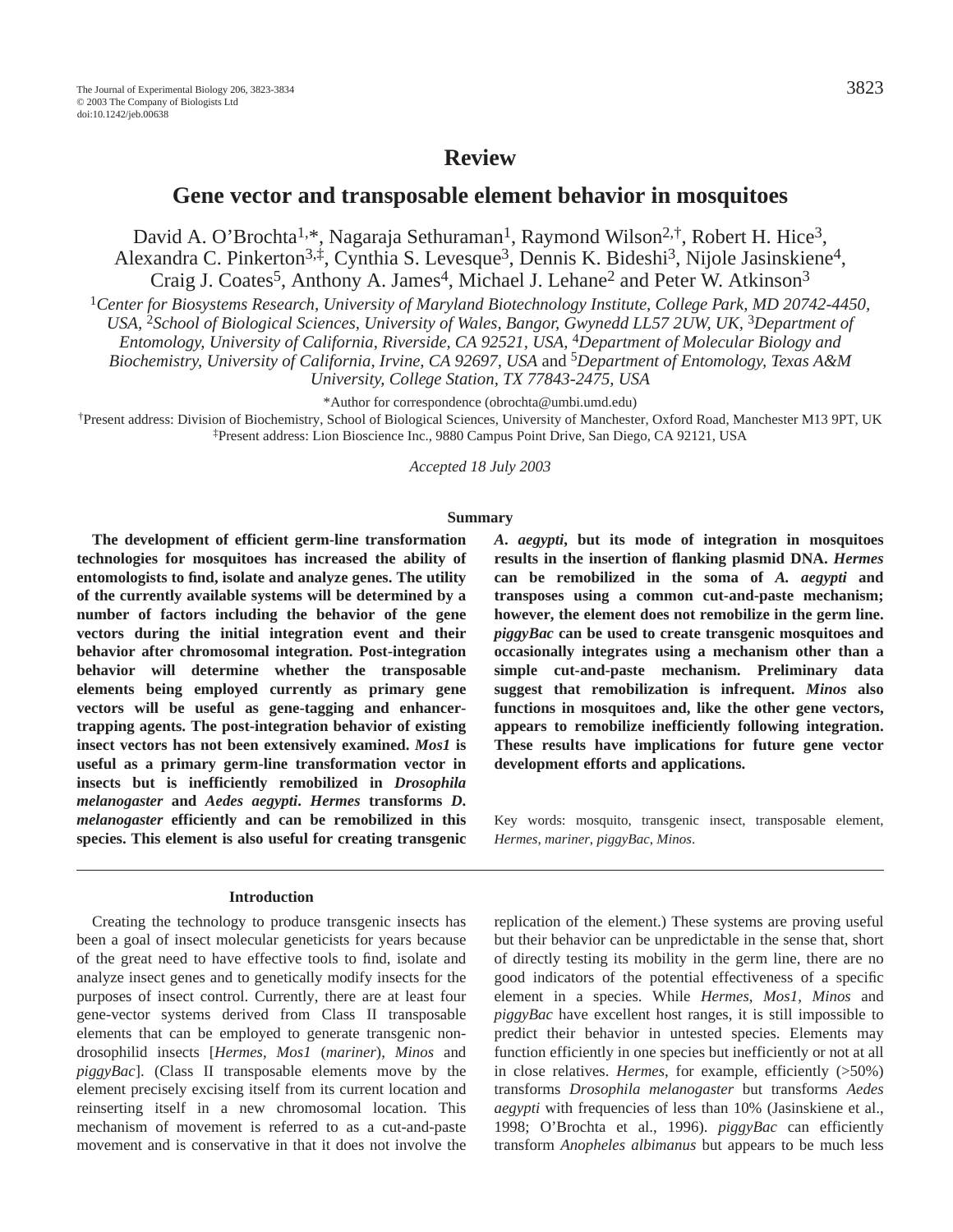inefficient in *Anopheles gambiae* (Grossman et al., 2001; Perera et al., 2002). *mariner* (*Mos1*) moves efficiently in *Drosophila mauritiana* yet is almost immobile in *D. melanogaster* (Bryan et al., 1987; Lidholm et al., 1993). *Himar1* from *Haematobia irritans* moves efficiently in bacteria but has yet to show any evidence for mobility in insects (Lampe et al., 2000). In none of these cases was the mobility properties of the element predicted prior to use. Clearly, our understanding of these elements remains incomplete, and one aspect that remains largely unexplored is the behavior of these elements after they have become integrated into a foreign genome.

The post-integration behavior of insect gene vectors is particularly relevant to a number of future applications of this technology. Stability of integrated vectors is of concern to some researchers because genotypes created using these vectors may need to be maintained without change over time and would be of limited use in the laboratory or field if they were changing position within a genome or being lost from it. To those responsible for assessing the risks associated with releasing transgenic insects into the environment the issue of stability has additional significance. Instability, particularly if it is unpredictable, increases the uncertainty associated with describing accurately the phenotype of the insect and any attempt to model the behavior of a transgene over time in the genetically modified species.

The use of gene vectors for the purposes of creating insects with novel genotypes and phenotypes is only one of their many uses. Under some conditions, the transposable element-based gene vectors can be used to find and isolate genes by a variety of methods such as enhancer trapping and transposon mutagenesis, all of which rely on post-integration mobility or remobilization of the element. (Remobilization will be used to refer to the transposition of an insect gene vector after it has become integrated into a host's genome.) Futuristic plans for manipulating the genotypes and phenotypes of wild populations of insects such that they are no longer considered 'pest' species requires the introduction and rapid transmission of transgenes through a population. Successful implementation of such a widespread genetic transformation might be accomplished by linking the transgene to an active transposable element and taking advantage of the ability of the element to spread or drive through populations under certain conditions. Hence, assessing the potential of existing insect gene vectors to serve as genetic drives requires that the post-integration behavior of the elements be thoroughly investigated. Here, we review and report on the post-integration behavior of the *Hermes*, *Mos1*, *piggyBac* and *Minos* elements in mosquitoes.

## *Hermes*

## *Transposition*

The *Hermes* element has been shown to transpose into the germ lines of several insect species by a cut-and-paste (conservative) mechanism of transposition (Michel et al., 2001; O'Brochta et al., 1996). In these insects, only those

sequences on the vector-containing plasmid that are flanked by the terminal inverted repeats of the *Hermes* elements were integrated into the insect genome. Furthermore, target-site duplications 8 bp long were created at the site of insertion that conformed to the consensus sequence of 5′-GTnnnnAC-3′ observed for other *hAT* elements. Canonical cut-and-paste type transposition events, however, have never been observed in the germ lines of mosquitoes transformed using *Hermes* vectors. For both *A. aegypti* and *Culex quinquefasciatus*, germ-line integrations have involved not only all of those sequences delimited by the terminal inverted repeats of *Hermes* but also sequences flanking the element on the vector-containing plasmid (Allen et al., 2001; Jasinskiene et al., 1998, 2000; Kokoza et al., 2000; Moreira et al., 2000; Pinkerton et al., 2000).

Two forms of the *Hermes* element have been used in germline transformation experiments in mosquitoes, and both exhibit non-canonical integration patterns. The two types of *Hermes* elements that have been employed differ only in the terminal nucleotide of the right-hand inverted terminal repeat (ITR) sequence (Warren et al., 1994). These alternate forms of the right ITR, referred to as *B5* and *B6*, involve a G-to-C transversion in the terminal nucleotide and originated during the isolation of two independent genomic DNA fragments from *Musca domestica* containing a *Hermes* element (Warren et al., 1994; Fig. 1). Elements containing the *B5* end (with a terminal G) have been used in most of the studies of *Hermes* in insects (Allen et al., 2001; Michel et al., 2001; Pinkerton et al., 1996, 2000; Sarkar et al., 1997a,b), while the element containing the *B6* ITR (with a terminal C) has been used in *A. aegypti* transformation experiments reported by others (Jasinskiene et al., 1998; Kokoza et al., 2000; Moreira et al., 2000).

We have examined the functionality of the *Hermes B6* ITR in *D. melanogaster* to determine if it could also transpose by a cut-and-paste mechanism. A donor plasmid containing the B6 end and flanking *M. domestica* genomic sequence (Fig. 1) was constructed and is identical in every other way to the donor plasmid employed in previous studies. *Hermes* element plasmid-to-plasmid transposition assays were performed in developing *D. melanogaster* embryos using established procedures (O'Brochta et al., 1996). Transient plasmid-toplasmid transposition assays in embryos report the activity of a transposable element in somatic nuclei, since these vastly outnumber the germ-line nuclei in these embryos. Transpositions recovered from these assays are therefore most likely to originate from events occurring in somatic nuclei. We also repeated identical transposition assays using the *B5 Hermes* ITR, and, as previously shown, this *Hermes* element transposed by a cut-and-paste mechanism in *Drosophila* embryos (Table 1). By contrast, even though 10 times as many *Hermes B6-*containing donor plasmids were screened, no transposition events were recovered (Table 1). These experiments were repeated in developing *A. aegypti* embryos, and while *Hermes B5* transposition events were recovered with a frequency of  $0.4 \times 10^{-2}$  per donor plasmid screened, no transpositions were recovered when the *B6* form of *Hermes*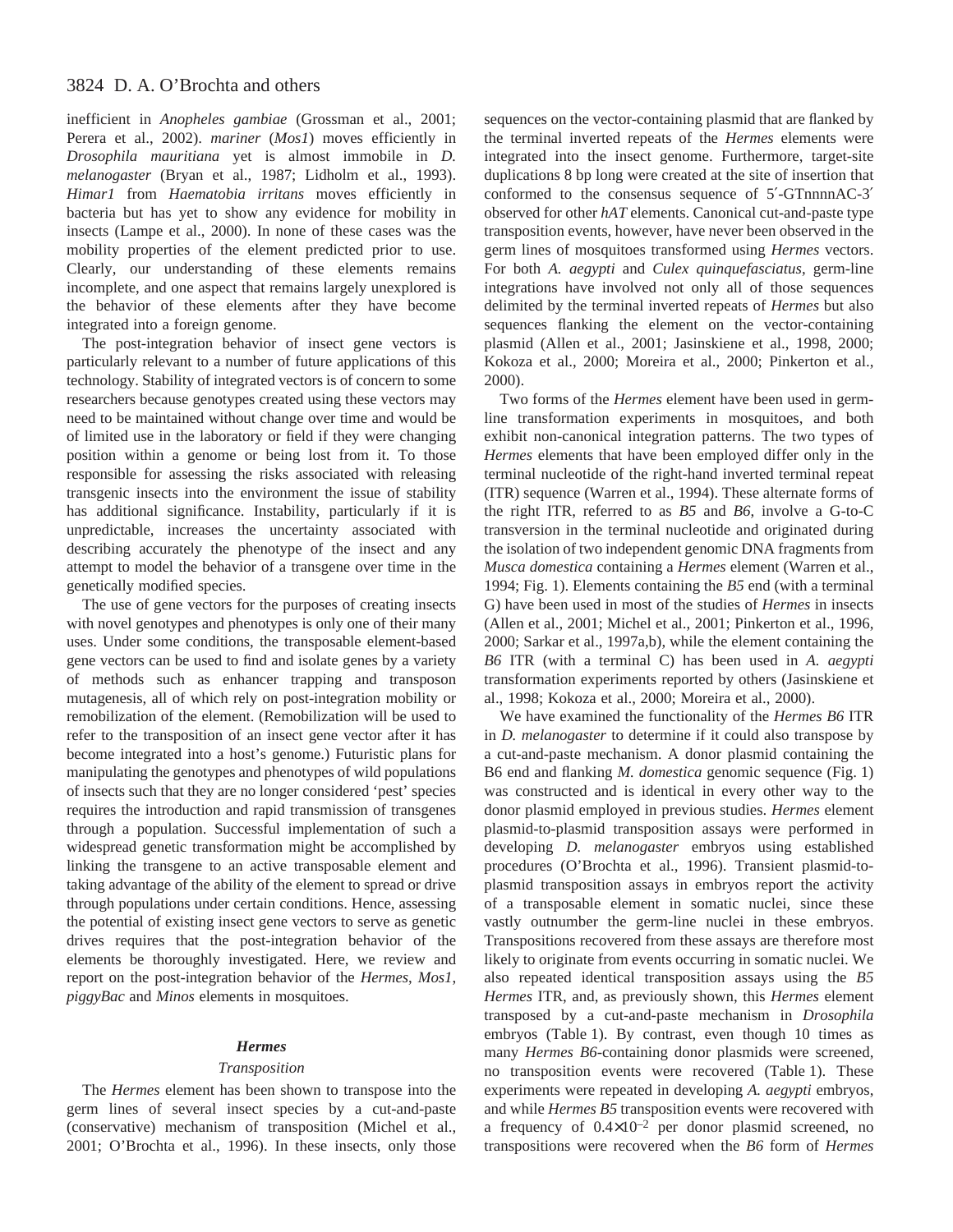

Fig. 1. Comparison of *Hermes B5*, *B6* and *B6mut* elements. The black arrows represent the inverted terminal repeats (ITRs), and the actual sequences of the ITRs are shown. The terminal nucleotide of the right ITR is highlighted in bold to show the difference between the ends of *B5* and *B6*. The *Musca domestica* genomic DNA flanking the *B5* and *B6* elements is different. In the *B6mut* element, the terminal nucleotide of B6 was changed to a G.

was used in this species. All interplasmid transposition events recovered using the *Hermes B5* element were canonical cutand-paste events.

The donor plasmid containing the *Hermes B6* element also contains different *M. domestica* genomic DNA at the righthand end of the *Hermes* element compared with the *Hermes B5* donor element. To determine whether the genomic DNA flanking the *B6* element was negatively influencing the transposition behavior of the element, the element was converted to a *B5* element by changing the terminal C to a G. This mutated *B6* element (*B6mut*) was identical to the original *B5* element, except for this mutation, but contained the flanking genomic DNA next to the *B6* element (Fig. 1). When this mutated *B6* element was used in transposition assays performed in *Drosophila* embryos, transpositions of *Hermes* into the target plasmid were recovered and confirmed both by diagnostic restriction digests and sequencing of the transposition junction fragments with the target plasmid (Table 1). The frequency of transposition was similar to that observed for the *B5* form of *Hermes*, indicating that restoring the terminal nucleotide of *Hermes B6* to G restores the activity of the element. These data also indicate that the *M. domestica* genomic sequence flanking both the *B5* and *B6* elements plays little or no role in determining the activity of the elements.

The functionality of the *Hermes B6* element was tested further in *D. melanogaster* by using it as a germ-line transformation vector following the addition of the mini-*white* gene from this species. No transgenic individuals were recovered from 71  $G_0$  adults and 7532  $G_1$  progeny. Previously, we have shown that *Hermes B5*-mediated transformation of *Drosophila* occurs at frequencies of approximately 20–60% (Michel et al., 2001; O'Brochta et al., 1996). Therefore, the failure to obtain germ-line transformants using a *B6*-containing element indicates that this form of the element is inactive in the *Drosophila* germ-line.

The mobility properties of *Hermes* are distinctly altered when introduced into *A*. *aegypti*. In this species, the sequence requirements for element movement are altered, as indicated by the functionality of the *B6* element, and germ-line integration reactions appear to rely on a mechanism other than simple cut and paste. Movements in the soma, as indicated by plasmid-to-plasmid assays, do appear to use a canonical cutand-paste mechanism.

#### *Remobilization*

To follow the fate of *Hermes* elements in transgenic mosquitoes and to examine their remobilization potential, an autonomous form of the *B5* element was constructed (Guimond et al., 2003) and introduced into *A. aegypti.* As observed for previous germ-line integrations of *Hermes* in mosquitoes, integration of this element occurred by a mechanism other than cut-and-paste integration. This alternative mechanism resulted in the entire autonomous element being integrated together with sequences on the vector-containing plasmid that flank it

|            |              |                          | Target<br>plasmids | Confirmed transpositions |           |           |
|------------|--------------|--------------------------|--------------------|--------------------------|-----------|-----------|
| Experiment | Donor        | Helper                   | screened           | Mapped                   | Sequenced | Frequency |
|            | B5           | —                        | 93 600             |                          |           | $\theta$  |
|            | B5           | $^+$                     | 76 000             | 19                       | 2/2       | 0.025%    |
|            | <b>B6</b>    | $\overline{\phantom{m}}$ | 430 800            |                          |           | $\theta$  |
|            | <b>B6</b>    | $^+$                     | 738 400            |                          |           | $\theta$  |
|            | <b>B6mut</b> | —                        | 60 000             |                          |           | $\theta$  |
|            | <b>B6mut</b> |                          | 39 400             | 14                       | 5/6       | 0.036%    |
|            |              |                          |                    |                          |           |           |

Table 1. *Mobility of* Hermes B5*,* B6 *and* B6mut *elements in* Drosophila *embryos*

Interplasmid transposition assays were performed as described (Sarkar et al., 1997a) using *Hermes B5*, *B6* and *B6mut* elements, with and without a transposase-encoding helper plasmid.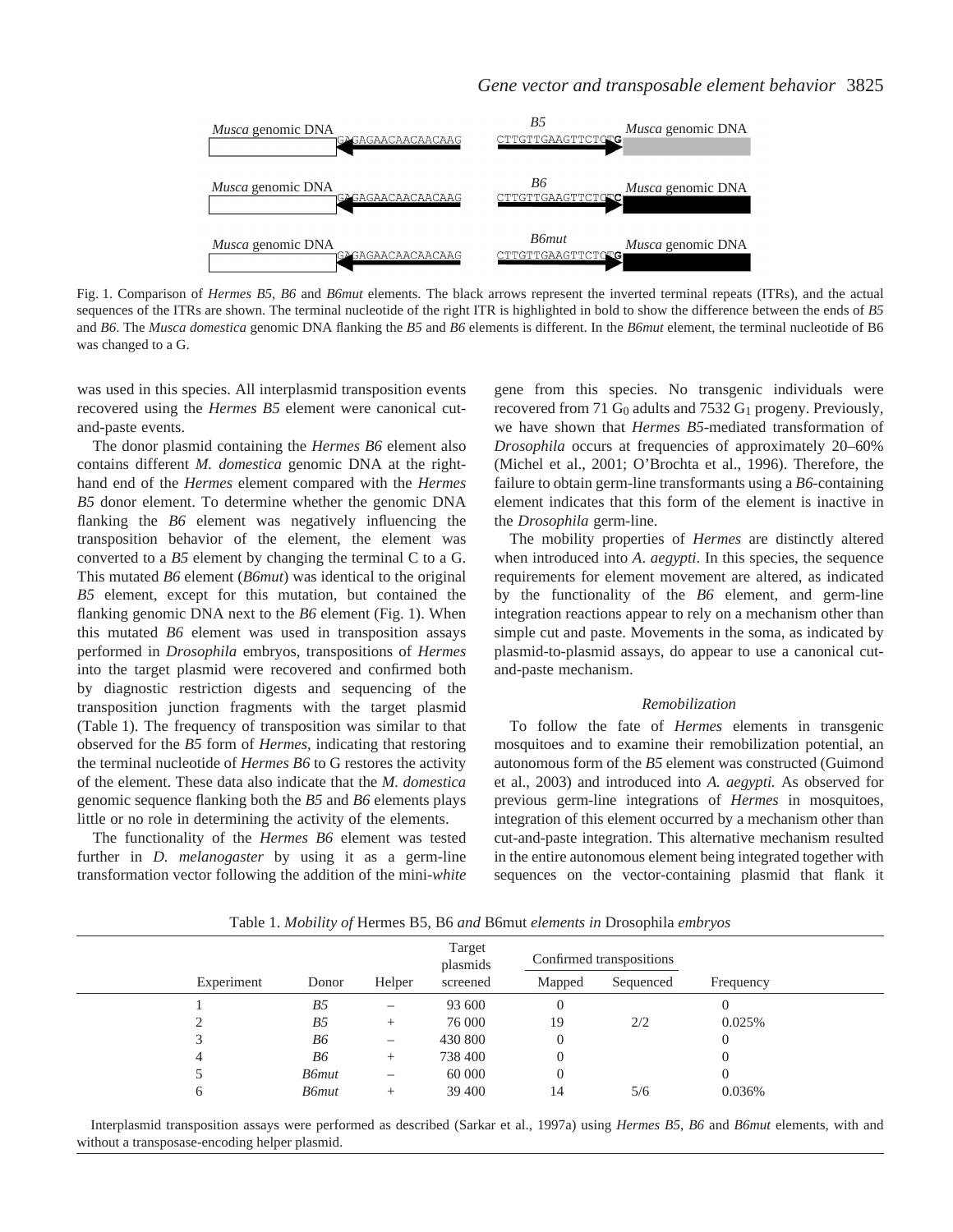

Fig. 2. (A) The structure of plasmid *Hermes* QH7011 used to genetically transform *Aedes aegypti*. The plasmid pBSKS contains an autonomous *Hermes* element with the *Hermes* transposase gene under the control of the *hsp70* promoter of *Drosophila melanogaster* as well as *EGFP* (enhanced green fluorescent protein) under the control of the *D. melanogaster actin5C* promoter (not drawn to scale). *M. domestica* genomic DNA flanking the ends of *Hermes* are relics of the original cloning of *Hermes* and are indicated by boxes. (B) Structure of *Hermes* QH7011 in the germ line *of A. aegypti* as deduced by Southern blots and PCR analysis of the breakpoints (data not shown). The entire element has integrated along with the *Musca* flanking sequences and the pBSKS vector DNA. Rearrangements towards the ends of the entire integrated sequence are shown and consist of a partial duplication of the *Musca* sequences flanking the right end. In addition, a rearrangement of pBSKS vector DNA in the form of an inversion occurred during the integration process (broken line).

(Fig. 2). This line was inbred for several generations, and transposable element display (TE display) analysis was used to examine the rates and patterns of transposition in this species, as was done with this same element in *D. melanogaster* (Guimond et al., 2003; Fig. 3). TE display permits the movement of *Hermes* to be monitored in both the germ line and the soma (Guimond et al., 2003). This method permits each of the unique junction fragments between the right and left ends of the element and flanking genomic DNA to be visualized as a gene amplification product. Transposition events are easily recognized by the amplification of junction fragments, each with a unique molecular mass. The TE display method is also sensitive enough to detect somatic movement of an element. Somatic remobilization during development results in a clone of cells that contain a new genotype with respect to the location of the element. Consequently, an insect in which there is somatic movement of the element as well as germ-line movement will yield a complex pattern of amplification



Fig. 3. Summary of the transposable element display method. Genomic DNA is digested with a restriction enzyme (RE) that results in a junction fragment, including the terminal sequences of the element and flanking genomic DNA. Specific adapters are added followed by two rounds of PCR. The first PCR results in the preliminary amplification of the junction fragment, and the second reaction further amplifies the fragments of interest using an element-specific primer labeled with Cy5. Fragments are size fractionated by denaturing acrylamide gel electrophoresis and visualized in a phosphoimager. Each band represents a unique junction fragment. Band intensity reflects template abundance. The most abundant products (darkest bands) are from elements that were inherited vertically, while lighter bands are elements transposing in the somatic tissue of the insect, resulting in clones of cells with the element in a new location. Template abundance of somatic transposition events varies depending on the point in development when transposition occurs. Samples 1–3 represent three *Drosophila melanogaster* individuals with different genotypes with respect to the location of the autonomous *Hermes* element inherited through the germ line (arrowheads).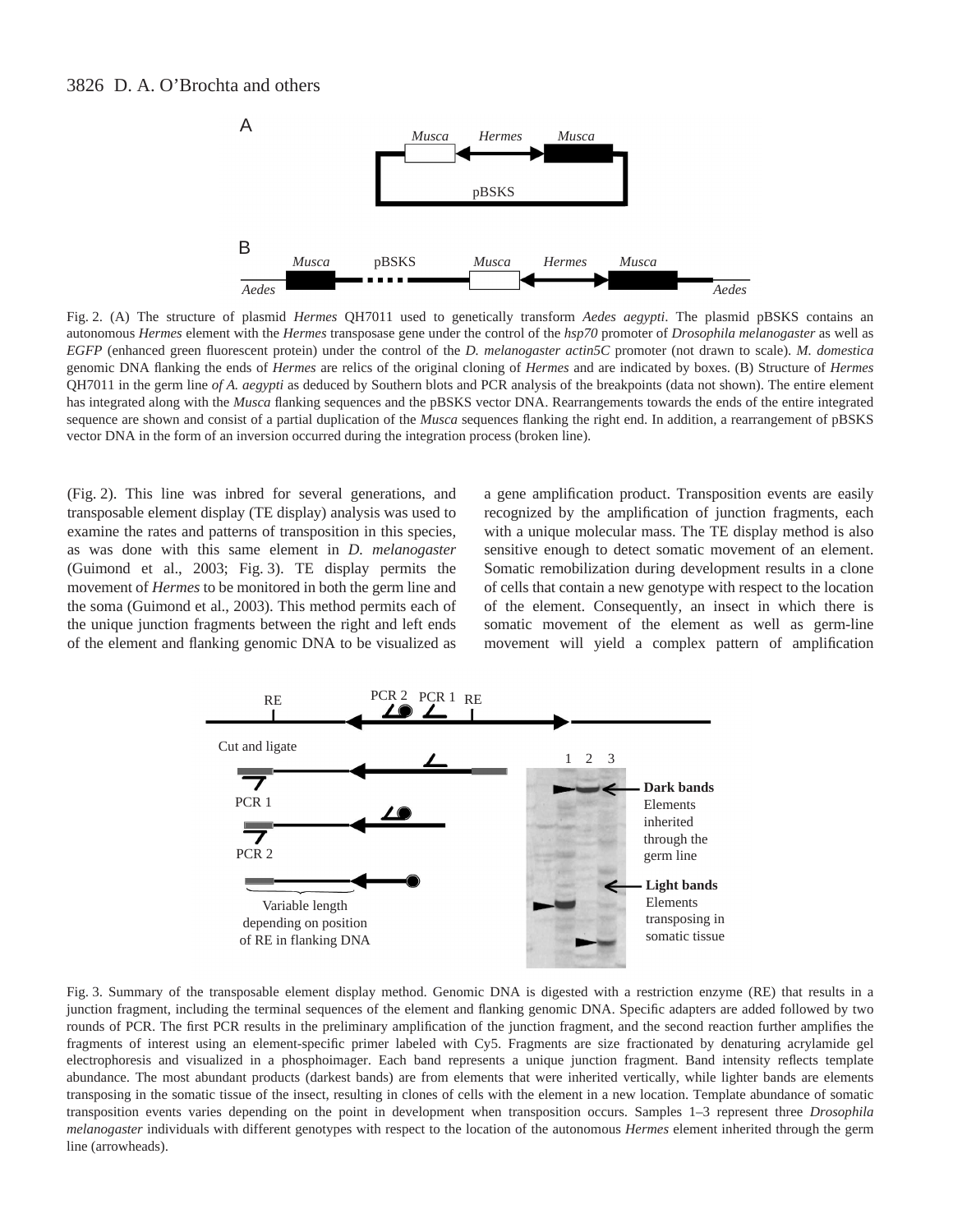products following TE display (Fig. 3). Elements inherited vertically through the germ line will be present in all cells of the insect (if there is no excision) and will yield an abundance of template from which amplification products will arise, while those elements transposing somatically will result in relatively less abundant template and products. In a TE display, somatic transposition events are seen as less-abundant PCR products relative to those arising from the vertically inherited element (Guimond et al., 2003). Somatic remobilization results in an insect that is a mosaic of genotypes. Somatic transpositions occurring early in development will be abundantly represented in the pool of template DNA, while those arising late will be under-represented. Somatic transpositions will therefore yield PCR products in the TE display method with varying abundance. As shown in Fig. 4A, *Hermes B5* is clearly mobile in somatic nuclei in this transgenic line of *A. aegypti*. Only a few weakly labeled fragments were seen in both wild-type untransformed mosquitoes and in transgenic mosquitoes containing the *Hermes* element into which the *actin5C:EGFP* (enhanced green fluorescent protein) gene but not the *Hermes* transposase gene had been inserted. Since the latter does not encode its own transposase, it is incapable of mediating its own movement through the *A. aegypti* genome.

A number of well-isolated bands were excised, cloned, and their sequence determined, verifying the presence of *Hermes*

terminal sequences and unique flanking DNA resulting from the transposition of the parental element (Fig. 4). In some cases, BLASTX analysis revealed similarities to sequences from gag proteins  $(L15 \text{ in Fig. 4})$  and integrase proteins  $(L16 \text{ in Fig. 4})$ encoded by retroviruses. The 8 bp of sequence immediately flanking the *Hermes* ITR displayed similarity to the 8 bp consensus target-site duplication (5′-GTnnnnAC-3′) characterized for other *hAT* elements. The presence of these fragments indicates the transposition of the autonomous *Hermes* element in new sites in the genome of *A. aegypti* somatic cells. Similar sequences indicative of cut-and-paste transposition of the *Hermes* element in these mosquitoes were also obtained from TE display analysis of the left-hand *Hermes* end  $(Fig. 4)$ .

These data demonstrate that an autonomous *Hermes* element is capable of transposing in the soma of *A. aegypti* and does so in a way that is typical of Class II transposable elements. Following the initial integration of *Hermes* into the germ line of *A. aegypti*, this element becomes highly stable. By contrast, despite repeated efforts, we have never been able to detect the subsequent remobilization of this autonomous *Hermes* element in the germ line of *A. aegypti*. Thus, despite the transposase being placed under the control of the *hsp70* promoter, remobilization of this autonomous *Hermes* element differs both between *Drosophila* and *Aedes* germ lines and between the



Fig. 4. (A) Transposable element display analysis visualizing *Hermes* right-end junction fragments in individual *Aedes aegypti* containing the autonomous *Hermes* QH7010 element. c1 and c2 are controls: c1 is a non-transgenic wild-type mosquito and c2 is a transgenic mosquito containing a non-autonomous *Hermes* element also containing the *actin5C:EGFP* gene (Pinkerton et al., 2000). Bands in c1 and c2 are considered non-specific PCR products. Multiple, intensely labeled fragments were observed only from DNA prepared from the individuals containing the autonomous element. Molecular size markers, in base pairs, are shown. Bands isolated, reamplified and sequenced from this experiment are indicated (R2, R7, R10 and R11). (B) Labeled fragments were excised from transposable element display gels containing leftand right-hand *Hermes* ends (left-hand analysis not shown here), and their sequences were determined. *Hermes* inverted terminal repeat (ITR) sequences are indicated by the black arrows, and flanking *A. aegypti* sequences are shown with the proposed 8 bp target site duplications underlined. Only partial flanking sequences are shown, i.e. those immediately adjacent to the *Hermes* ITRs.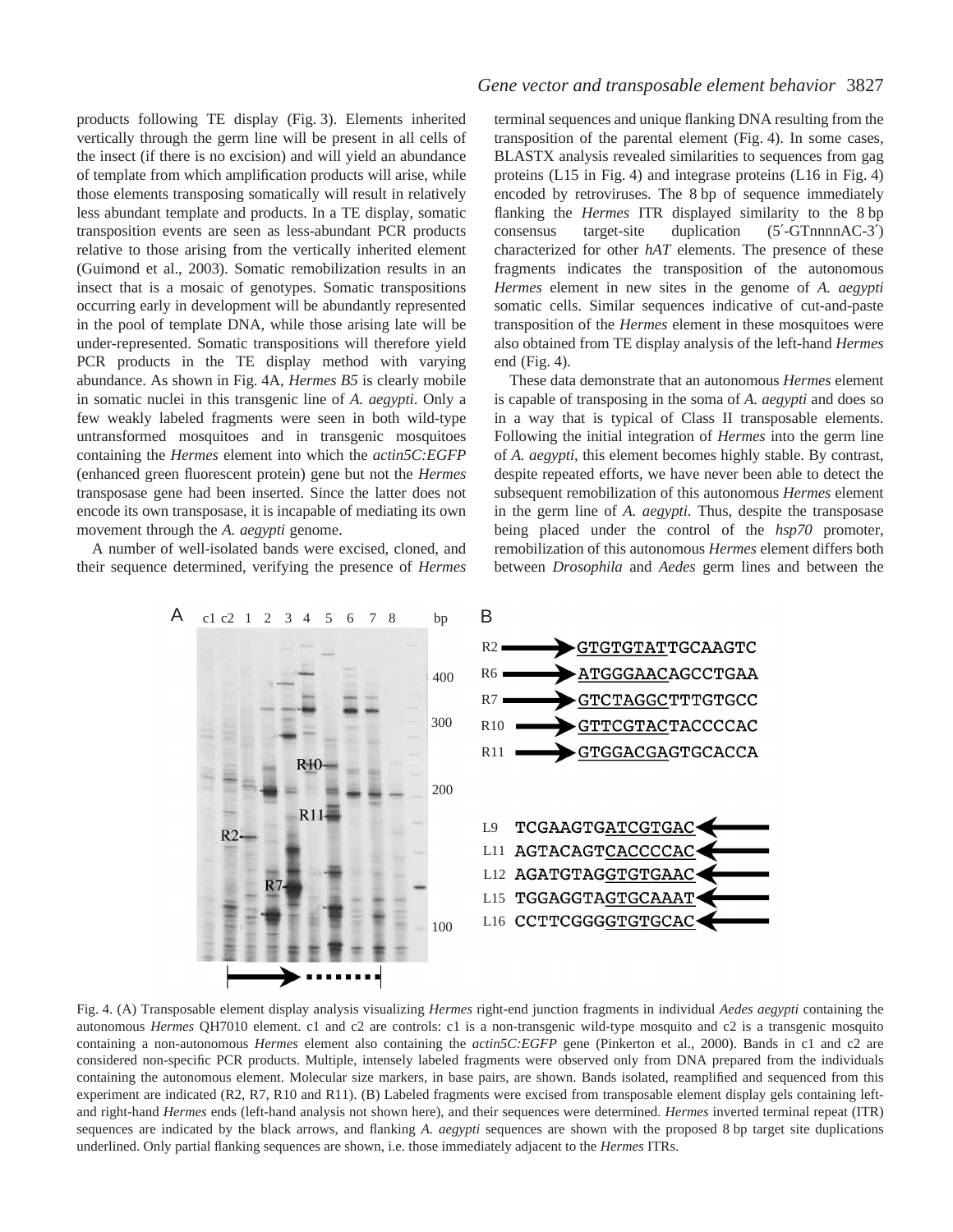soma and germ line of *Aedes*, indicating that regulation of *Hermes* transposition is controlled to some degree posttranscriptionally.

## *mariner*

### *Transposition*

The *Mos1 mariner* element (*Mos1*) from *D. maurutiana* has a very broad host range and has been used to create transgenic microbes, protozoans, insects and vertebrates (Lampe et al., 2000). Consistent with these empirical findings of widespread functionality is the distribution pattern of *mariner* elements in the genomes of plants and animals. More than 15% of the 400 insect species examined for the presence of *mariner* elements tested positive (Robertson, 1993). In some cases, the presence of the element within a species seems best explained by horizontal transfer from another organism by an unknown mechanism followed by element amplification by transposition. These data suggest that *mariner* elements are autonomous recombination systems requiring few or no host factors for their movement. *In vitro* studies with purified transposase, donor elements and target sequences seem to support this conclusion, since transposition of *Mos1* occurs *in vitro* in only the presence of transposase,  $Mg^{2+}$  and target DNA (Lampe and Robertson, 1996).

Plasmid-based mobility assays in developing insect embryos demonstrated the ability of *Mos1* to function in *A. aegypti* as well as in other insects (Coates et al., 1995, 1997). Transposition followed the typical pattern of cut and paste and resulted in the creation of characteristic TA target-site duplications. *Mos1* was used to create transgenic insects by Lidholm et al. (1993), who successfully transformed *D. melanogaster* using *Mos1*-based vectors carrying the *D. melanogaster* mini-*white* gene. While *Mos1* functioned as a gene vector in this species, the rate of integration was considerably lower (approximately 5%) than that observed when *P*, *Hermes* and *hobo* elements were used as vectors in this species. Integrations of *Mos1* into the germ line of *D. melanogaster* were always by the canonical cut-and-paste mechanism. *Mos1* has also been used repeatedly to create transgenic *A. aegypti*, beginning with Coates et al. (1998), who observed a rate of integration of approximately 4%. During the transformation of *A. aegypti*, Coates et al. (1998) found that three of the four initial lines contained *Mos1* elements that had integrated in a cut-and-paste manner; however, one of the lines contained the *Mos1* element together with flanking plasmid DNA sequences, similar to what is routinely seen following *Hermes* integration in the germ line of this species. Germ-line transformation of *A. aegypti* using *Mos1* can also be achieved by co-injecting a *Mos1* vector and purified *Mos1* transposase protein instead of a helper plasmid (Coates et al., 2000). Interestingly, in this experiment, all (7/7) of the integration events involved not only the *Mos1* element but also sequences flanking the element on the original vector-containing plasmid. Therefore, under some conditions, the integration behavior of *Mos1* resembles the *Hermes* element in that transpositional recombination appears to lose some fidelity and the ITRs fail to accurately delimit the sequences involved in the reaction.

The *Himar1* element, reconstructed from the closely related *Cpmar1* element from *Chrysoperla plorabunda* using a deduced consensus sequence of a *mariner*-like element in *H. irritans*, also shows some unexpected host-dependent behavior. Although this element is functional *in vitro* and in a wide range of prokaryotes, it appears to be completely immobile in insects (Lampe et al., 2000). Robust efforts to create transgenic *D. melanogaster* by embryo microinjection have repeatedly failed and are generally consistent with the observations of others using *Mos1* as a primary transformation vector. Even mutants of the *Himar1* element isolated from *Escherichia coli* that are hyperactive in microbes are immobile in insects, suggesting that activity *per se* appears not to be the factor limiting or preventing the activity of this element in insects (Lampe et al., 2000).

#### *Remobilization*

The remobilization potential of existing *Mos1*-based gene vectors is very low in both *D. melanogaster* and *A. aegypti*. Lidholm et al. (1993) reported somatic mosaicism in ≤1% of the progeny containing a *Mos1* vector. This is in stark contrast to the extreme instability of the *white peach* (*wpch*) allele of *D. mauritiana*, which contained the first-isolated *mariner* element. The *mariner* element present in *wpch* was active in the presence of *Mos1* transposase and resulted in somatic mosaicism in 100% of the progeny. Consequently, the high degree of stability of the *Mos1* vectors used by Lidholm et al. (1993) was quite unexpected. Other descriptions of the postintegration stability of *Mos1* vectors followed (Lohe et al., 1995; Lozovsky et al., 2002). Lozovsky et al. (2002) reported testing six *Mos1* vectors in which the transgenic marker gene varied in length and position within the vector. Following the introduction of these elements into *D. melanogaster* using *Hermes* vectors, attempts were made to remobilize the *Mos1* elements by providing functional transposase *in trans*. Of the four vectors that permitted somatic movement to be assessed, only one showed any evidence of somatic movement based on mosaicism in the eye and in this case at a rate of 0.23%. Using more-sensitive PCR-based methods to detect *Mos1* movement (excision) throughout the body, only two of the four vectors tested displayed evidence of somatic movement. The other two vectors tested appeared to be completely immobile following their introduction into *D. melanogaster*.

Evidence for *Mos1* remobilization in *A. aegypti* was first obtained by injecting embryos from transgenic lines containing *cinnabar* (*cn*)-marked *Mos1* vectors with plasmids expressing *Mos1* transposase (N.J., C.J.C. and A.A.J., unpublished data). Adults developing from injected embryos were backcrossed to *khw*, and progeny with pigmented eyes different from the parental phenotype were considered possible products of transposition. Of the 24 413 progeny with pigmented eyes examined, 2938 had phenotypes distinguishable from the parentals. A sample of these exceptional progeny was used to establish 24 families whose progeny was examined by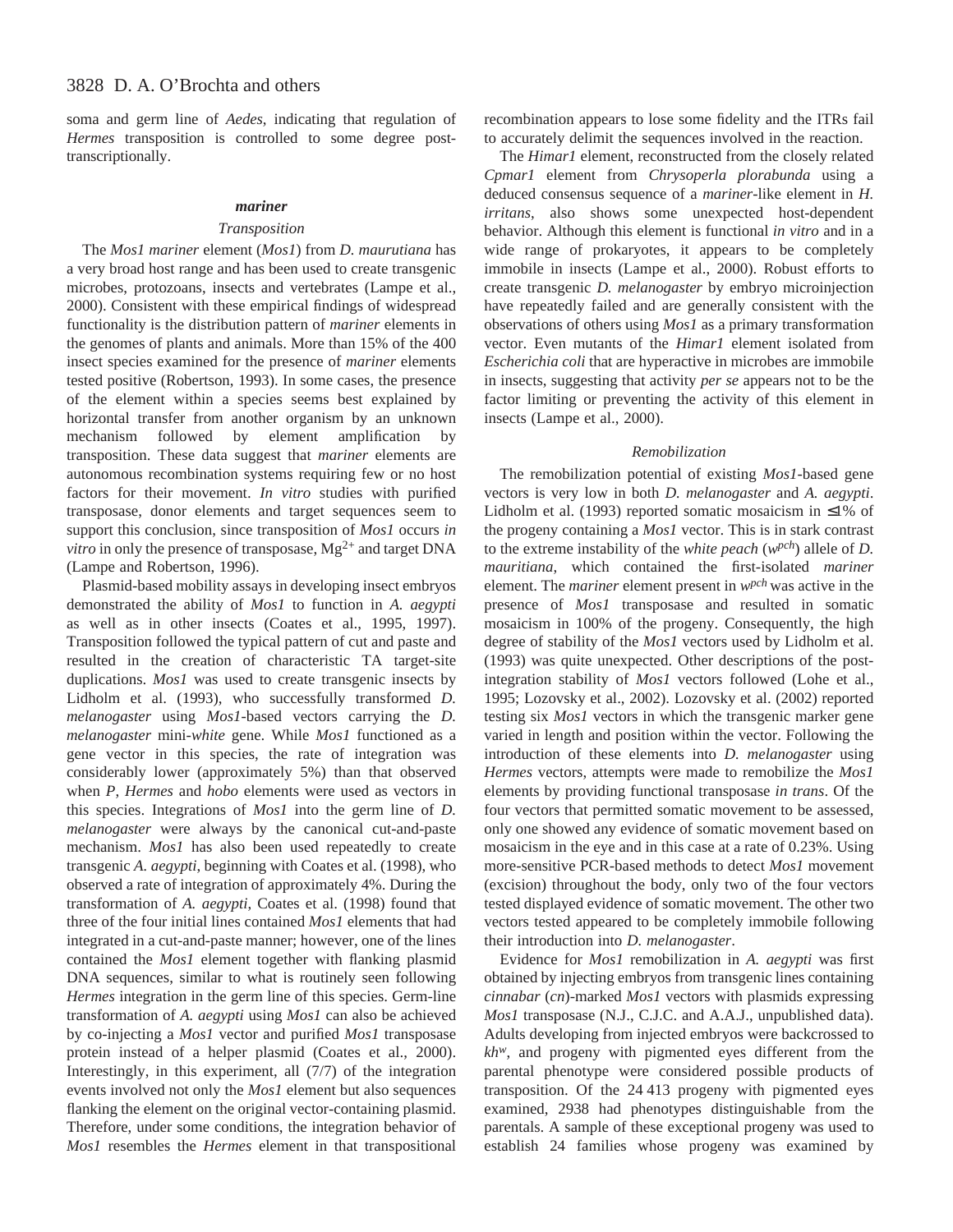

Fig. 5. Southern blot analysis of a line derived from a germ-line transposition of a *cn*-carrying *Mos1* vector. Line 16 was started from one individual whose parent was from line 128 and injected with a helper plasmid expressing before blastoderm formation. One of the resulting progeny had an eye color different from the parental insects and was used to establish line 16. Genomic DNA was isolated from adults and cut with *Sac*I, which cuts twice within the gene vector, and transferred to a nylon membrane. The filter was hybridized with a radiolabeled  $cn+$  gene fragment (see fig. 1 of Coates et al., 1998 for details of the analysis). An internal 2.5-kb fragment is present in lines 128 and 16. Additional hybridizing fragments are diagnostic of independent insertion sites within the genome. The difference in pattern between 128 and 16 indicates the presence of a transposition event.

## *Gene vector and transposable element behavior* 3829

Southern blot analysis. One line contained the *Mos1* vector in a new location, indicating that a transposition event had occurred and demonstrating the potential of *Mos1* to be remobilized in this species (Fig. 5).

An alternative strategy for testing *Mos1* remobilization was used by Wilson et al. (2003). Two transgenic lines were created using *Mos1* vectors containing the *cn* gene from *D. melanogaster* in an *A. aegypti* strain homozygous for *khw.* To examine the remobilization potential of these elements in *A. aegypti*, heterozygotes were created with a third transgenic line containing a *piggyBac* vector into which *Mos1* transposase gene under the regulatory control of the *hsp82* promoter of *Drosophila pseudoobscurra* had been placed. Progeny from these heterozygotes was examined, and red-eyed progeny with an eye color phenotype different from the heterozygote parental insects was selected as putative transposition events and analyzed further using TE display (Guimond et al., 2003). Of the 14 000 red-eyed progeny examined by Wilson et al. (2003), only one contained a remobilized *Mos1* vector (Fig. 6). These investigators also tested for somatic mobility of the *Mos1* elements by performing TE display on *Mos1-cn/hsp-Mos1* heterozygotes. Approximately 50% of the 30 individual heterozygotes analyzed had evidence of at least one somatic remobilization event. In those individuals that had evidence for somatic movement, fewer than five events were detected. Wilson et al. (2003) did not estimate a frequency of somatic transposition but it appeared to be at least 10-fold lower than



Fig. 6. (A) Germ-line and somatic transpositions of *Mos1* in *Aedes aegypti* (based on data reported by Wilson et al., 2003). Black arrows represent the terminal sequences at the left end of *Mos1*. The sequences of the integration sites and, where it is known, the name of the locus into which the element integrated are shown. Four of the integration events were into the original *Mos1* vector, and the location of these transposition events within the vector is indicated by open triangles below the diagram of the *Mos1* vector. Mar L and Mar R refer to the inverted terminal repeats (ITRs) of the *Mos1* vector. *Cinnabar* and *DsRed* are transgenes contained on the vector. *Cinnabar* was used as a transformation marker and *DsRed* was part of an enhancer-reporter system.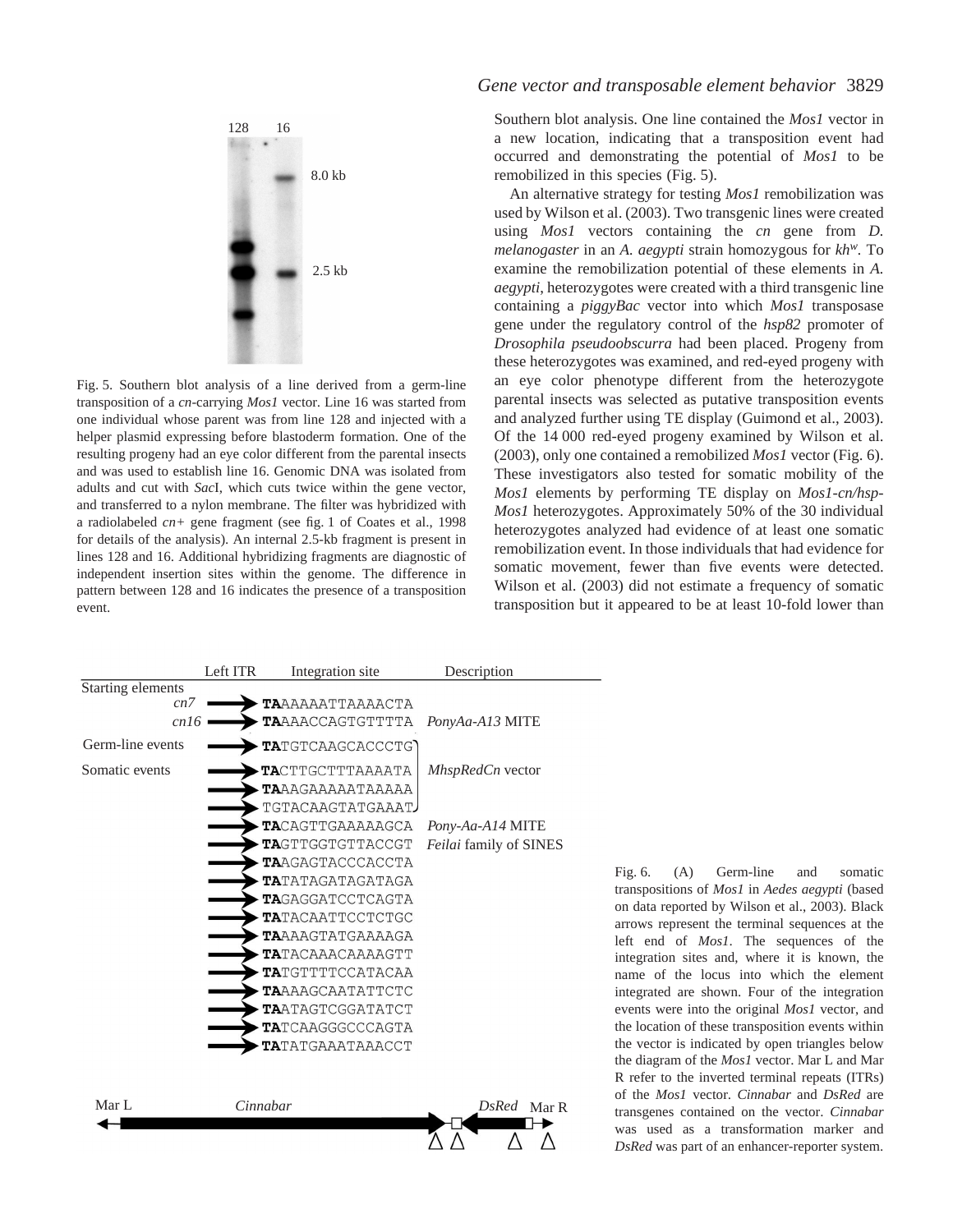that observed with an autonomous *Hermes* element in *D. melanogaster* (Guimond et al., 2003).

The stability of *Mos1* in *A. aegypti* was similar to that described in *D. melanogaster* by others (Lidholm et al., 1993; Lohe et al., 1995; Lozovsky et al., 2002). The unusual postintegration stability of *Mos1* in *D. melanogaster* appears not to be a specific host effect but instead appears to be a general characteristic of the *Mos1* element and observed in all species of insects into which it is inserted.

The basis of this post-integration stability remains unknown, although the current model proposes that there are critical sequences and spacing of sequences within *Mos1* that are important in determining the efficiency of movement (Lohe and Hartl, 2002). Lozovsky et al. (2002) found only one element that could be remobilized at detectable levels, and this particular vector consisted of almost two complete elements oriented as direct repeats and each flanking the marker gene. These investigators suggested that there are critical spacing requirements between certain sequence components of the element. Inserting marker genes and transgenes disrupts this spacing and impairs the element's ability to remobilize.

Lohe and Hartl (2002) also suggest that *Mos1* movement in insects is dependent upon the presence of at least three blocks of sequences located throughout the element. These critical sequences are required *in cis* and are located at least 200 bp from the ends of the element. The 'critical sequence' hypothesis of Lohe and Hartl (2002) is somewhat contentious for two reasons. First, while others have described the role of sequences other than the ITRs in the transposition process of other elements, these sequences have always been immediately sub-terminal and not dispersed throughout the element as proposed by these investigators. In addition, the *cis*-sequence requirements of *Mos1* have been determined *in vitro*, and only approximately 60 bp and 30 bp of the left and right ends, respectively, of the element are essential for *in vitro* transposition activity of a 1.1 kb vector (Tosi and Beverly, 2000). The minimized element created by Tosi and Beverly (2000) was only twofold less active than an unmodified element under the same conditions. Clearly, the data of Lohe and Hartl (2002) and Tosi and Beverly (2000) indicate an influence of the host on the activity and behavior of the element that is consistent with the observed immobility of functional and hyperactive *Himar1* elements in insects.

The post-integration behavior of *Mos1* in *A. aegypti* also revealed an aspect of this element that could be relevant to future applications. Of the somatic and germ-line *Mos1* remobilization events recovered and analyzed by Wilson et al. (2003), approximately 25% (4/17) were instances of where the element transposed into a copy of itself. In all of the experiments in their study, the element was in a heterozygous condition, and therefore only during mitosis in diploid cells is a second copy of the element present to serve as a target for *Mos1* transposition. It therefore appears that *Mos1* can transpose sometime between the beginning of S phase and the end of metaphase. Transposition during S phase has been reported for the *Ac/Ds* element of maize and it is thought to play an important role in the increase in element copy number over time. Because cut-and-paste transposition is a conservative mechanism leading to no net increase in copy number, Class II elements must exploit in some way the host replicative machinery in order to increase in copy number within a genome. Replication may rely on gap repair mechanisms following element excision (Gloor et al., 1991; Lohe et al., 2000; Nassif et al., 1994) or by timing transposition to occur during chromosome replication (Fedoroff, 1989; Greenblatt and Brink, 1963; Wilson et al., 2003). The remobilization events reported by Wilson et al. (2003) may have taken place in polyploid cells in which there would be many copies of the *Mos1* element to serve as targets. Hence, the somatic transposition events detected, isolated and analyzed by TE display would each have come from a single polyploid cell. It is not clear whether the method of TE display has the level of sensitivity that would permit the detection of transposition events represented by perhaps only hundreds of copies of the template. In any case, however, the pattern of transposition of *Mos1* indicates a distinctly nonrandom distribution. Preferential integration of the element into copies of itself on sister chromatids or homologous chromosomes suggests that the element may have a propensity to undergo local hopping whereby an element is more likely to jump to linked sites, often only kilobases or less from the initial integration site. Furthermore, the targeting of the element itself reflects a bias in the target site selection process that is similar to that seen during the process of element homing in which sequences contained on the element direct the transposition process to homologous sequences. Additional experiments would be needed in order to specifically address these hypotheses.

## *piggyBac*

## *Transposition*

*piggyBac* vectors have been used to transform a wide range of insects, including representatives from the orders Diptera, Lepidoptera, Coleoptera and Hymenoptera. The Diptera have included the mosquitoes *A. aegypti* (Kokoza et al., 2001; Lobo et al., 2002), *Anopheles stephensi* (Nolan et al., 2002), *Anopheles albimanus* (Perera et al., 2002) and *Anopheles gambiae* (Grossman et al., 2001), with transformation efficiencies ranging from approximately 1% in *A. gambiae* to 40% in *A. albimanus.* Initial reports described all *piggyBac* integrations in mosquitoes as arising from perfect cut-andpaste transposition reactions into TTAA target sites that were duplicated during integration. More recently in *A. aegypti*, exceptional transposition events have been recovered and described. Adelman et al. (in press) created six transgenic lines of A. *aegypti* containing *piggyBac* vectors with EGFP under the regulatory control of the *3XP3* promoter. Two of the four lines analyzed further arose from the insertion of a single vector. The remaining two lines arose from the insertion of multiple copies of the *piggyBac* vector in tandem arrays. In addition, these complex integrations of the *piggyBac* vector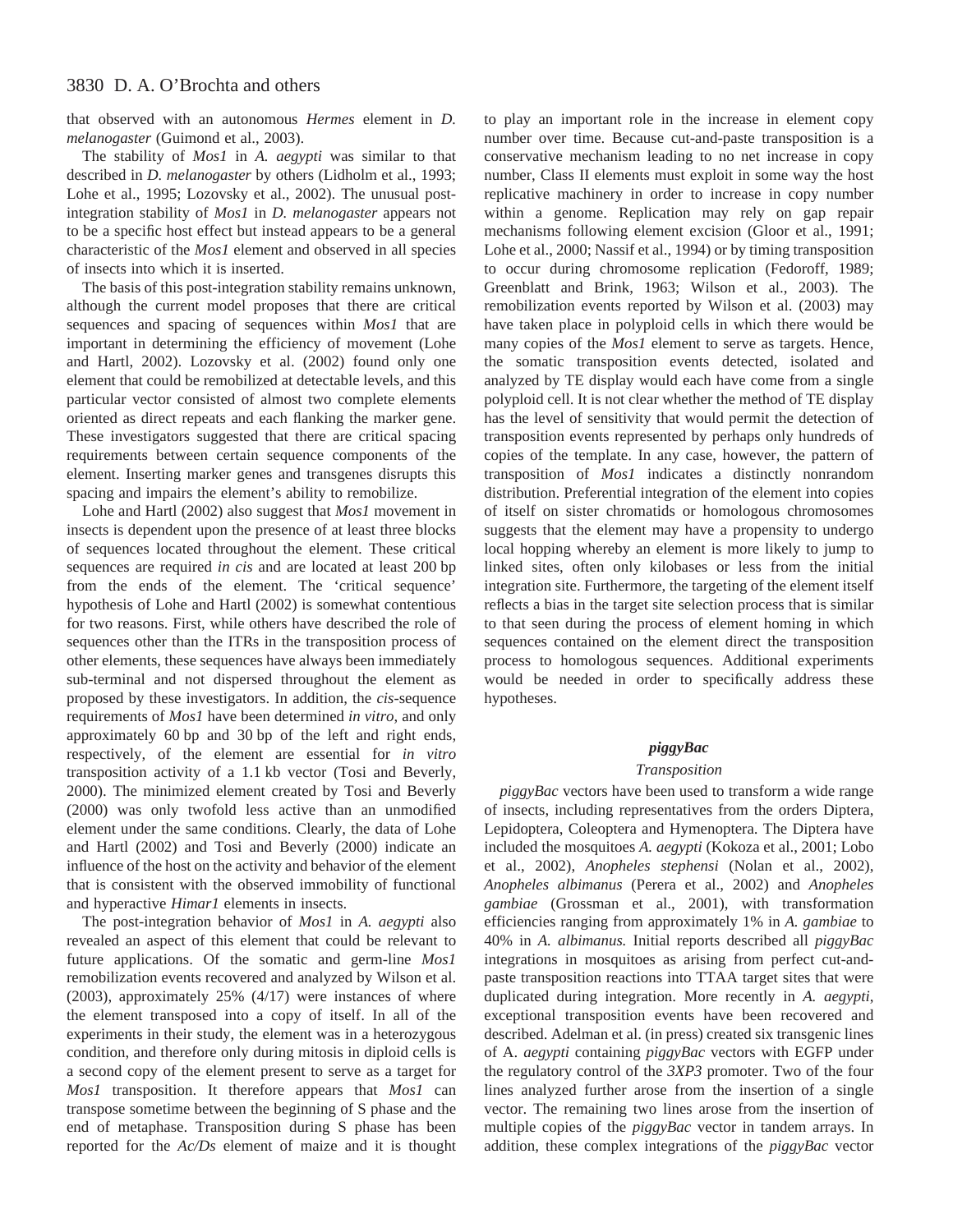were accompanied by the incorporation of helper-plasmid sequences containing *piggyBac* transposase. These transgenics appeared to arise from either the non-canonical transposition of *piggyBac* or by recombination mechanisms unrelated to transposition.

After screening the progeny of approximately 900 G<sub>0</sub> A. *aegypti* adults homozygous for the *khw* allele, we recovered four independent transgenic lines expressing the kynurenine hydroxylase gene (*cn*) from *D. melanogaster* (D.A.O'B., N.S. and P.W.A., unpublished data). Two of these lines resulted from cut-and-paste transposition events in which only sequences delimited by the ITRs transposed. The remaining two lines arose from non-canonical reactions and resulted in the transposition of sequences flanking the element on the original donor plasmid. These events resembled *Hermes* integration events in this species, in which flanking DNA present on the donor plasmid is invariably transferred during the transpositional recombination reaction in the germ line during transformation. In both cases, only a single element integrated and, while the extent of the flanking DNA has not been fully determined, it includes at least 200 bp of vector sequences at both ends.

### *Remobilization*

Post-integration remobilization of *piggyBac* has been reported in *D. melanogaster* (Horn et al., 2003) and *Tribolium castaneum* (Lorenzen et al., in press). Horn et al. (2003) described the remobilization of *piggyBac* by establishing transgenic lines of *D. melanogaster* containing a single insertion of a non-autonomous *piggyBac* vector containing enhancer-reporter genes (reporter lines) and other lines containing single insertions of either a *Hermes*, *mariner* or *Minos* element containing the *piggyBac* transposase gene under the regulatory control of a strong promoter (jumpstarter lines). Remobilization was induced by crossing reporter and jumpstarter lines and testing the progeny for reporter elements with new linkage relationships relative to the original element. These investigators found that, on average, 80% of the heterozygotes tested produced progeny that included a transposition event. All transposition events were canonical cut-and-paste recombination reactions. For *T. castaneum*, remobilization was achieved by injecting developing embryos from a transgenic line containing a single *piggyBac* element containing a unique reporter gene expression pattern (*3xP3 EGFP*) resulting from the local influence of a tissue-specific enhancer with a *piggyBac* transposase-expressing helper plasmid. G1 individuals were screened for a modified reporter gene expression pattern. Of the 32 adults developing from embryos injected with helper plasmid, nine produced progeny that had an altered pattern of reporter gene expression relative to the parental insects, yielding an estimated rate of remobilization under these conditions of 28%.

Currently, there are no well-documented cases of *piggyBac* remobilization in mosquitoes. Adelman et al. (in press) observed what appeared to be severe instability of the arrays of *piggyBac* vectors in two of their transgenic lines. These

arrays appeared capable of wholesale excision and loss in one generation. The role of *piggyBac* transposase in this process is not known. These investigators report no evidence for *piggyBac* transposition within the genome of these transgenics despite the presence of a *piggyBac* transposase source. We have constructed multiple reporter and jumpstarter lines of *A. aegypti* homozygous for *kh<sup>w</sup>* (D.A.O'B., N.S. and P.W.A., unpublished data). Reporter lines were created using a nonautonomous *piggyBac* vector expressing the wild-type *D. melanogaster cinnabar* (*cn*) gene and also containing *DsRed* under the minimal, un-enhanced *hsp70* promoter of *D. melanogaster*. The *DsRed* gene in this vector serves as a reporter of local enhancer activity. The *piggyBac* vector can serve as a reporter of remobilization in two ways. First, *cn* gene expression in transgenic *A. aegypti* is position dependent and will allow transposition events to be recovered by selecting progeny with an altered eye color phenotype. Second, the appearance of a novel pattern of *DsRed* expression in progeny relative to the parental line will indicate the relocation of the reporter element within the genome of the progeny. Jumpstarter lines were created using non-autonomous *mariner* vectors containing *EGFP* under the regulatory control of the *3XP3* promoter and the *piggyBac* transposase gene under the regulatory control of the *D. melanogaster hsp70* promoter. The *hsp::pBactransposase* gene in the jumpstarter element was the same gene contained on the helper plasmid used in the creation of the initial *piggyBac*-containing reporter lines. Heterozygous insects containing combinations of the *piggyBac* remobilization reporter elements and jumpstarter lines were created and backcrossed to *khw*. Progeny expressing *cn* and with a phenotype different from the heterozygous parent were selected as potential remobilization events. The genotype of these insects was determined by TE display using *piggyBac*specific primers. To date, none of the *A. aegypti* progeny selected on the basis of an altered eye color phenotype (putative remobilizations) have yielded a pattern of PCR products from TE display that is consistent with germ-line or somatic movement of the element (Fig. 7). Only a limited number (3000) of progeny have been screened and 100 of these have been genotyped by TE display because they had an eye color phenotype that suggested the presence of a transposition event. The 3000 progeny screened arose from a cross between *khw* and heterozygotes for reporter and jumpstarter elements that had been heat-shocked once during larval development at 41°C for one hour. Under the limited conditions and scope of this experiment, *piggyBac* does not appear to be efficiently remobilized in *A. aegypti*.

## *Minos*

#### *Transposition*

*Minos*, although tested less extensively than other insect gene vectors, appears to have a broad host range. Evidence for transposition activity in Orthoptera, Lepidoptera and Diptera, including the mosquito *A. stephensi* (Catteruccia et al., 2000a,b; Klinakis et al., 2000; Zhang et al., 2002), has been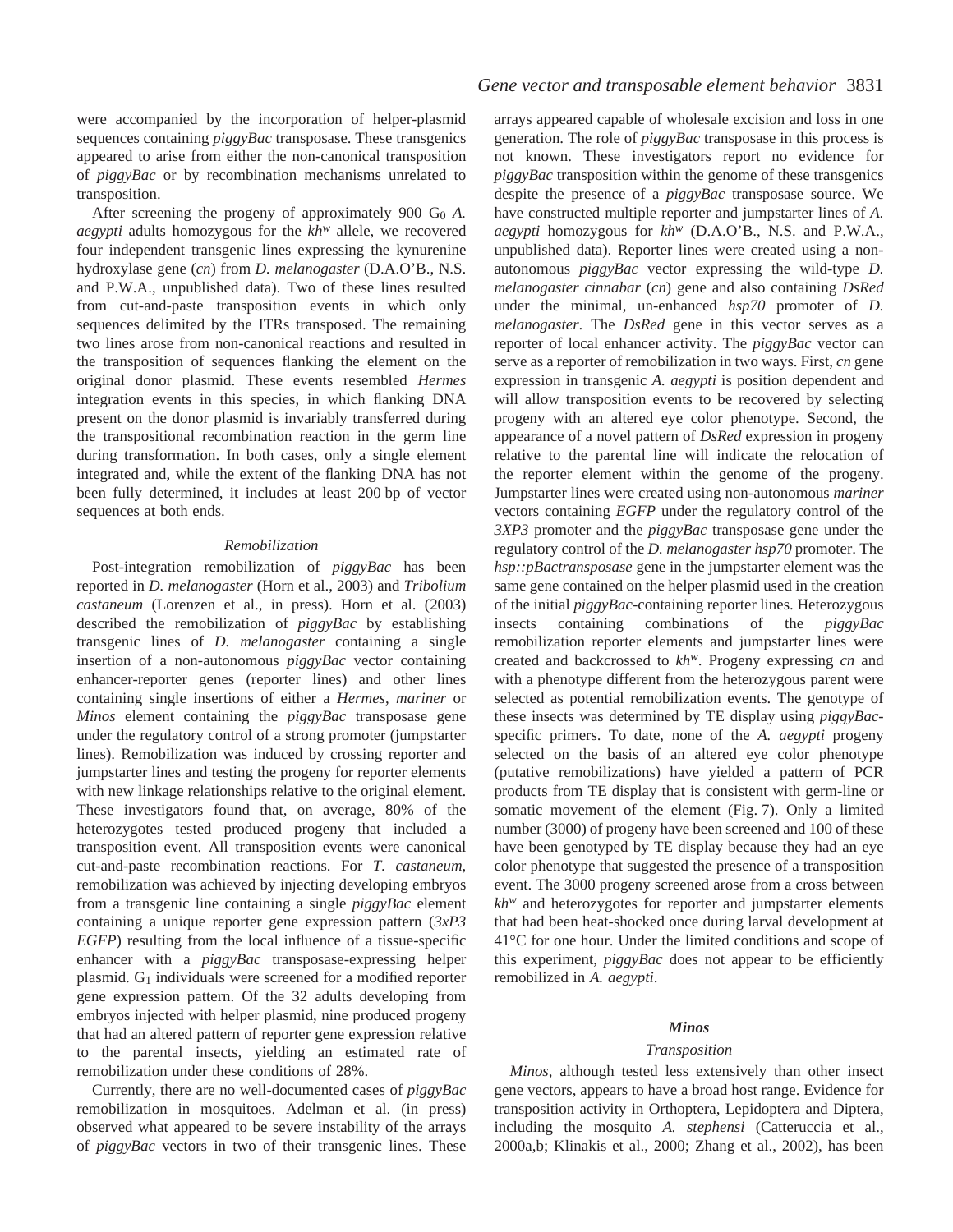

Fig. 7. Transposable element display analysis of progeny arising from a cross between individuals heterozygous for a nonautonomous *piggyBac* element and a *Mos1* vector containing the *piggyBac* transposase gene under the regulatory control of the *hsp70* promoter of *Drosophila melanogaster* and individuals homozygous for *khw*. These progeny were selected for analysis because their eye color phenotype was different from the parental phenotype, suggesting that a transposition resulting in a position-dependent alteration in the phenotype had occurred. Progeny from two parental lines are shown (40D, 40L). The *piggyBac* element inherited through the germ line yields an intensely labeled PCR product (arrow). P refers to the parental insect. Numbered lanes contain results from individual progeny. No evidence of germ-line movement is present. Some of the progeny analyzed were themselves heterozygous for the non-autonomous element and the transposase-expressing *Mos1* vector (h). In these heterozygotes, there was no evidence for somatic transposition of the elements. Molecular size markers, in base pairs, are shown.

reported. Recently, evidence for its ability to transpose in mammalian cells was reported (Drabek et al., 2003). Germ-line transposition rates in insects are similar to those reported for other elements. In the medfly (*Ceratitis capitata*), transgenics were recovered from  $1-3\%$  of the fertile G<sub>0</sub> adults (Loukeris et al., 1995) and this frequency can be improved by directly providing transposase mRNA during the embryo injection process (Kapetanaki et al., 2002). In all cases where it has been determined, *Minos* integrates using a cut-and-paste mechanism and there is no evidence for non-canonical integration events as reported for *mariner*, *Hermes* and *piggyBac.*

## *Remobilization*

There are no published data regarding the ability of *Minos* to be remobilized following its integration into the genome of any organism. Unpublished claims of efficient remobilization of *Minos* in *D*. *melanogaster* exist; however, the data

supporting these claims have not been published (http://www.minosbiosystems.com/). Similarly, preliminary attempts have been made to remobilize integrated *Minos* elements in *A. stephensi*. Heterozygotes were created by crossing a *Minos*-containing vector and a line expressing *Minos* transposase. No progeny that had the *Minos* element in a new position as a result of transposition was recovered from these insects, indicating that under the conditions tested by the investigators remobilization did not occur (F. Catteruccia and A. Crisanti, Imperial College, personal communication).

### **Discussion**

Limited data currently exist about the remobilization potential of existing insect gene vectors after their integration into a foreign genome. Most evidence has been obtained from experiments with *D*. *melanogaster* and has shown that *Hermes* and *piggyBac* remobilization occurs readily in this species. The rates of remobilization of *Hermes* and *piggyBac* differ, although other aspects of the behavior of these systems, such as integration site specificity with respect to chromosomal regions and genes, have not been systematically compared. *Mos1* stands in contrast to these elements in that it is almost immobile following its initial integration into the genome of *D*. *melanogaster*. *Mos1* appears to contain more stringent size requirements as well as constraints on the presence and spacing of *cis*-critical sequences.

The behavior of current gene vectors in *D. melanogaster* does not necessarily reflect the behavior of these elements in mosquito genomes. Whereas *Hermes*, *Mos1* and *piggyBac* are functional in mosquitoes, certain differences in behavior can be seen, both among these elements and between *D. melanogaster* and mosquitoes. All of the elements appear to have similar activities as primary transformation vectors in, for example, *A. aegypti* and yield transformants from 2–5% of the surviving injected embryos. All three elements have displayed non-canonical transposition behavior during the primary integration reaction. In the case of *Hermes*, all primary integration events involve a mechanism other than cut-andpaste transposition. *Mos1* and *piggyBac* display cut-and-paste transposition activity, and evidence also exists for a noncanonical transposition reaction similar to that seen with *Hermes*. Although the nature of this alternative mechanism(s) is not known, it consistently results in the transposition and integration of non-vector sequences that flank the ITRs of the element in the donor plasmid. None of the elements, under the conditions tested, appears to remobilize efficiently in the germ line of this species. Only very rare germ-line transposition events have been detected with *Mos1*. *Hermes* and *piggyBac* remobilizations in the germ line have not been detected. However, *Hermes* and *Mos1* do appear to remobilize in the soma of *A. aegypti*. Although the rates of somatic transposition are unknown, it is clear that for both species the remobilization events involve cut-and-paste transposition reactions. Currently, we have no evidence of somatic activity of *piggyBac* in the soma of *A. aegypti*. The behavior of *Minos*,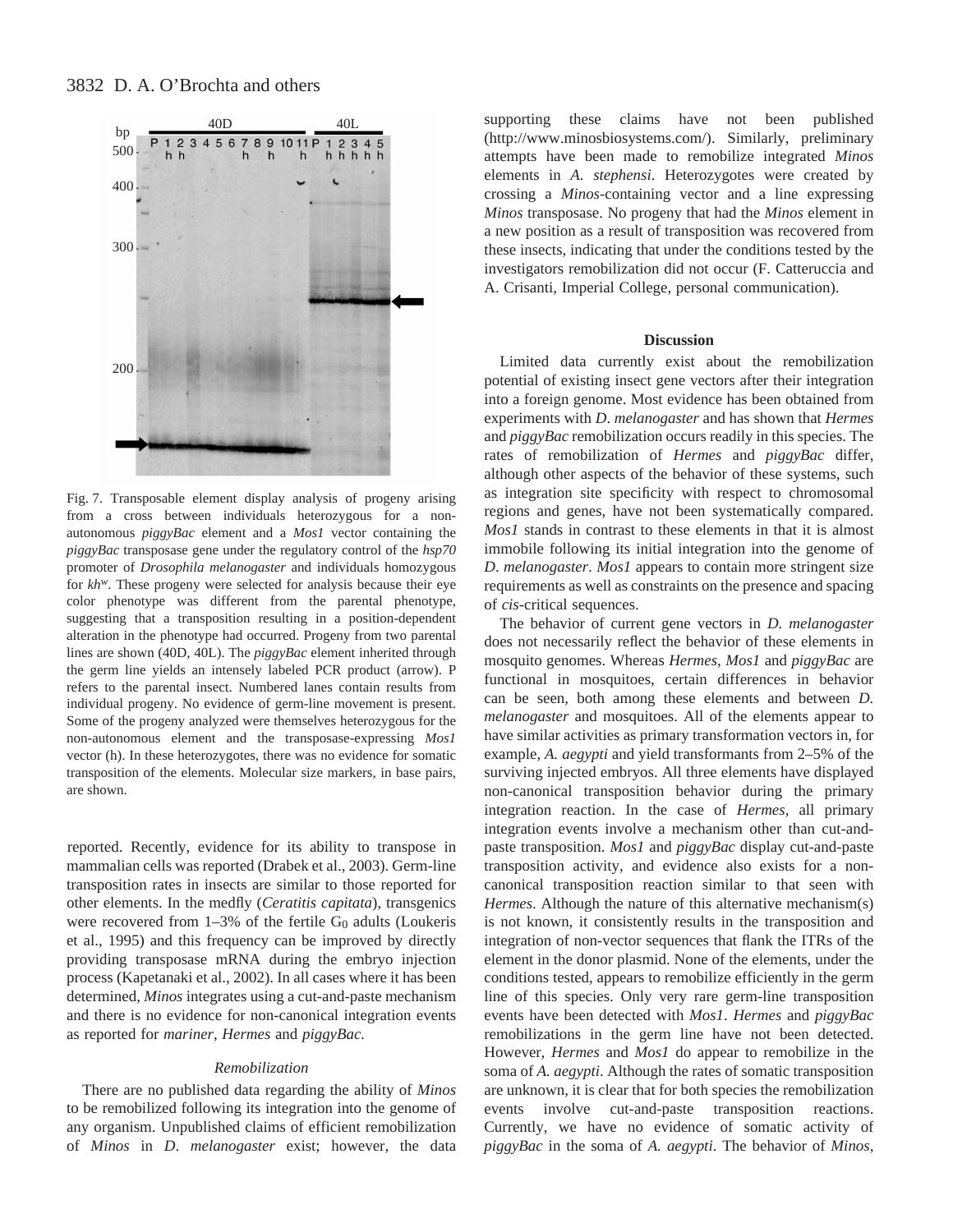although less well characterized, seems to resemble that of the other elements, with evidence for remobilization in *D. melanogaster* but not in mosquitoes.

The post-integration behavior of *Hermes*, *Mos1*, *Minos* and *piggyBac* is revealing interesting aspects of each of the elements and of the species in which they are being tested. First, these studies illustrate that there can be significant interactions between the transposable element and the host. Even though a transposable element system can be shown to function with minimal requirements *in vitro*, consisting of only transposase,  $Mg^{2+}$  and target DNA, the requirements for proper functioning *in vivo* may be more extensive. These studies also illustrate how different elements can be affected more or less by the same factors. Finally, it appears notable that the 'unusual' behaviors of the existing insect gene vectors are pronounced in the germ line of *A. aegypti* and apparently not in the germ line of other insects. While more work needs to be done to explore the post-integration behavior of these elements, it is interesting to speculate that *A. aegypti* may possess a mechanism in its germ cells that helps it resist invasion by horizontally transferred DNA.

On a practical level, the apparent stability of the vectors tested in the germ line of *A. aegypti* indicates that the stability of the transgenics being created with these insects will be very high even in the presence of homologous functional transposase. These observations may be significant in assessing the risks associated with the creation and eventual release of transgenic mosquitoes into the environment.

The authors' research reported here was supported in part by the National Institutes of Health and The Wellcome Trust.

#### **References**

- **Adelman, Z. N., Jasinskiene, N., Vally, K. J. M., Peek, C., Travanty, E. A., Olson, K. E., Brown, S. E., Stephens, J. L., Knudson, D. L., Coates, C. J. et al.** (in press). Phenotypic and genotypic instability of EGFP expression in the yellow fever mosquito, *Aedes aegypti*, following transformation with the *piggyBac* transposable element. *Genetics*.
- **Allen, M., O'Brochta, D. A., Atkinson, P. W. and LeVesque, C. S.** (2001). Stable germ-line transformation of *Culex quinquefasciatus* (Diptera: Culicidae). *J. Med. Entomol.* **38**, 701-710.
- Bryan, G. J., Jacobson, J. W. and Hartl, D. L. (1987). Heritable somatic excision of a *Drosophila* transposon. *Science* **235**, 1636-1638.
- **Catteruccia, F., Nolan, T., Blass, C., Muller, H. M., Crisanti, A., Kafatos, F. C. and Loukeris, T. G.** (2000a). Toward *Anopheles* transformation: *Minos* element activity in anopheline cells and embryos. *Proc. Natl. Acad. Sci. USA* **97**, 2157-2162.
- **Catteruccia, F., Nolan, T., Loukeris, T. G., Blass, C., Savakis, C., Kafatos, F. C. and Crisanti, A.** (2000b). Stable germline transformation of the malaria mosquito *Anopheles stephensi*. *Nature* **405**, 959-962.
- **Coates, C. J., Jasinskiene, N., Miyashiro, L. and James, A. A.** (1998). *Mariner* transposition and transformation of the yellow fever mosquito, *Aedes aegypti*. *Proc. Natl. Acad. Sci. USA* **95**, 3748-3751.
- **Coates, C. J., Jasinskiene, N., Morgan, D., Tosi, L. R. O., Beverly, S. M. and James, A. A.** (2000). Purified *mariner* (*Mos1*) transposase catalyzes the integration of marked elements into the germ-line of the yellow fever mosquito, *Aedes aegypti*. *Insect Biochem. Mol. Biol.* **30**, 1003-1008.
- **Coates, C. J., Truney, C. L., Frommer, M., O'Brochta, D. A., Warren, W. D. and Atkinson, P. W.** (1995). The transposable element *Mariner* can excise in non-drosophilid insects. *Mol. Gen. Genet.* **249**, 246-252.
- **Coates, C. J., Turney, C. L., Frommer, M., O'Brochta, D. A. and Atkinson, P. W.** (1997). Interplasmid transposition of the *mariner*

transposable element in non-drosophilid insects. *Mol. Gen. Genet.* **253**, 728- 733.

- **Drabek, D., Zagoraiou, L., de Wit, T., Langeveld, A., Roumpaki, C., Mamalaki, C., Savakis, C. and Grosveld, F.** (2003). Transposition of the *Drosophila hydei Minos* transposon in the mouse germ line. *Genomics* **81**, 108-111.
- **Fedoroff, N. V.** (1989). *Maize Transposable Elements*. Washington, DC: American Society for Microbiology.
- **Gloor, G. B., Nassif, N. A., Johnson-Schlitz, D. M., Preston, C. R. and Engels, W. R.** (1991). Targeted gene replacement in *Drosophila* via *P* element-induced gap repair. *Science* **253**, 1110-1117.
- **Greenblatt, I. M. and Brink, R. A.** (1963). Transposition of *Modulator* in maize into divided and undivided chromosome segments. *Nature* **292**, 860- 862.
- **Grossman, G. L., Rafferty, C. S., Clayton, J. R., Stevens, T. K., Mukabayire, O. and Benedict, M. Q.** (2001). Germline transformation of the malaria vector, *Anopheles gambiae*, with the *piggyBac* transposable element. *Insect Mol. Biol.* **10**, 597-604.
- **Guimond, N., Bideshi, D. K., Pinkerton, A. C., Atkinson, P. W. and O'Brochta, D. A.** (2003). Patterns of *Hermes* transposition in *Drosophila melanogaster. Mol. Gen. Genet.* **268**, 779-790.
- **Horn, C., Offen, N., Nystedt, S., Haecker, U. and Wimmer, E. A.** (2003). *piggyBac*-based insertional mutagenesis and enhancer detection as a tool for functional insect genomics. *Genetics* **163**, 647-661.
- **Jasinskiene, N., Coates, C. J., Benedict, M. Q., Cornel, A. J., Rafferty, C.,** Salazar-Rafferty, C., James, A. A. and Collins, F. H. (1998). Stable, transposon mediated transformation of the yellow fever mosquito, *Aedes aegypti*, using the *Hermes* element from the housefly. *Proc. Natl. Acad. Sci. USA* **95**, 3743-3747.
- **Jasinskiene, N., Coates, C. J. and James, A. A.** (2000). Structure of *Hermes* integrations in the germline of the yellow fever mosquito, *Aedes aegypti*. *Insect Mol. Biol.* **9**, 11-18.
- **Kapetanaki, M. G., Loukeris, T. G., Livadaras, I. and Savakis, C.** (2002). High frequencies of *Minos* transposon mobilization are obtained in insects by using in vitro synthesized mRNA as a source of transposase. *Nucleic Acid Res.* **30**, 3333-3340.
- **Klinakis, A. G., Loukeris, T. G., Pavlopoulos, A. and Savakis, C.** (2000). Mobility assays confirm the broad host-range activity of the *Minos* transposable element and validate new transformation tools. *Insect Mol. Biol.* **9**, 269-276.
- **Kokoza, V., Ahmed, A., Cho, W. L., Jasinskiene, N., James, A. A. and Raikhel, A.** (2000). Engineering blood meal-activated systemic immunity in the yellow fever mosquito, *Aedes aegypti*. *Proc. Natl. Acad. Sci. USA* **97**, 9144-9149.
- **Kokoza, V., Ahmed, A., Wimmer, E. A. and Raikhel, A. S.** (2001). Efficient transformation of the yellow fever mosquito *Aedes aegypti* using the *piggyBac* transposable element vector pBac[3xP3-EGFP afm]. *Insect Biochem. Mol. Biol.* **31**, 1137-1143.
- **Lampe, D. J. and Robertson, H. M.** (1996). A purified *mariner* transposase is sufficient to mediate transposition in vitro. *EMBO J.* **15**, 5470-5479.
- **Lampe, D. J., Walden, K. K. O., Sherwood, J. M. and Robertson, H. M.** (2000). Genetic engineering of insects with *mariner* transposons. In *Transgenic Insects: Methods and Applications* (ed. A. M. Handler and A. A. James), pp. 397. Boca Raton: CRC Press.
- **Lidholm, D., Lohe, A. and Hartl, D.** (1993). The transposable element *mariner* mediates germline transformation in *Drosophila melanogaster*. *Genetics* **134**, 859-868.
- Lobo, N. F., Hua-Van, A., Li, X., Nolen, B. M. and Fraser, M. J. (2002). Germ line transformation of the yellow fever mosquito, Aedes aegypti, mediated by transpositional insertion of a piggyBac vector. *Insect Mol. Biol.* **11**, 133-139.
- **Lohe, A. R. and Hartl, D. L.** (2002). Efficient mobilization of *mariner in vivo* requires multiple internal sequences. *Genetics* **160**, 519-526.
- Lohe, A. R., Lidholm, D. A. and Hartl, D. L. (1995). Genotypic effects, maternal effects and grand-maternal effects of immobilized derivatives of the transposable element *mariner*. *Genetics* **140**, 183-192.
- **Lohe, A. R., Timmons, C., Beerman, I., Lozovskaya, E. R. and Hartl, D. L.** (2000). Self-inflicted wounds, template-directed gap repair and a recombination hotspot: effects of the *mariner* transposase. *Genetics* **154**, 647-656.
- **Lorenzen, M. D., Berghammer, A. J., Brown, S. J., Denell, R. E., Klinger, M. and Beeman, R. W.** (in press). *piggyBac*-mediated germline transformation in the beetle *Tribolium castaneum. Insect Mol. Biol*.
- **Loukeris, T. G., Arca, B., Livadaras, I., Dialektaki, G. and Savakis, C.**